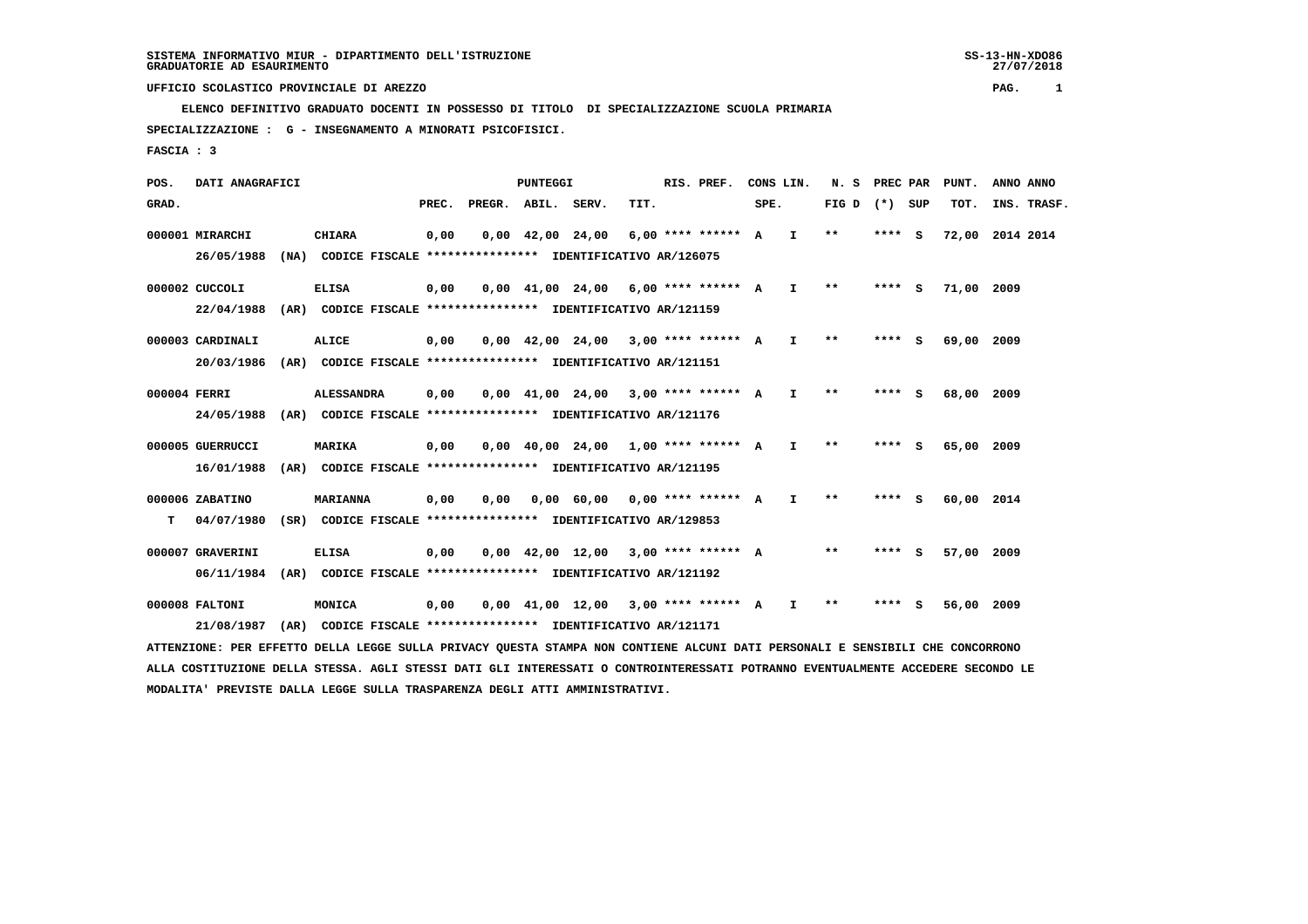| SISTEMA INFORMATIVO MIUR - DIPARTIMENTO DELL'ISTRUZIONE | $SS-13-HN-XDO86$ |
|---------------------------------------------------------|------------------|
| GRADUATORIE AD ESAURIMENTO                              | 27/07/2018       |

 $SS-13-HN-XDO86$ 27/07/2018

 **UFFICIO SCOLASTICO PROVINCIALE DI AREZZO PAG. 2**

 **ELENCO DEFINITIVO GRADUATO DOCENTI IN POSSESSO DI TITOLO DI SPECIALIZZAZIONE SCUOLA PRIMARIA**

 **SPECIALIZZAZIONE : G - INSEGNAMENTO A MINORATI PSICOFISICI.**

 **FASCIA : 3**

| POS.  | DATI ANAGRAFICI   |                                         |       | PUNTEGGI     |  | RIS. PREF. | CONS LIN.                | N. S PREC PAR |             |  | PUNT. | ANNO ANNO |             |
|-------|-------------------|-----------------------------------------|-------|--------------|--|------------|--------------------------|---------------|-------------|--|-------|-----------|-------------|
| GRAD. |                   |                                         | PREC. | PREGR. ABIL. |  | SERV.      | TIT.                     | SPE.          | $FIG D (*)$ |  | SUP   | тот.      | INS. TRASF. |
|       | 000009 CECCARELLI | <b>DANIELA</b>                          | 0,00  | 3,00 42,00   |  | 0,00       | $0.00$ **** ****** B     |               | ** x **** s |  |       | 45.00     | 2009        |
|       | 07/09/1967        | CODICE FISCALE ****************<br>(AR) |       |              |  |            | IDENTIFICATIVO AR/121154 |               |             |  |       |           |             |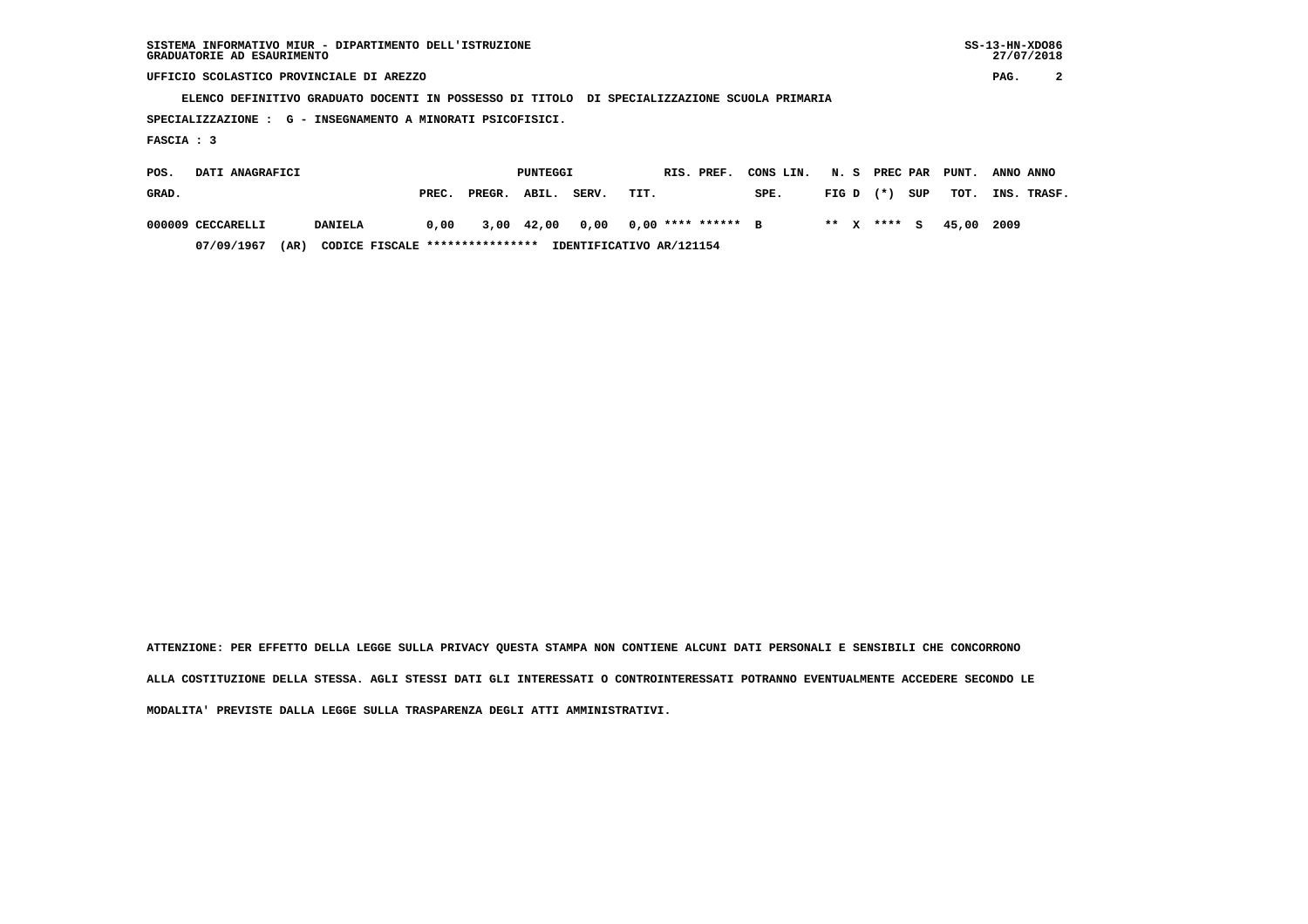**ELENCO DEFINITIVO GRADUATO DOCENTI IN POSSESSO DI TITOLO DI SPECIALIZZAZIONE SCUOLA PRIMARIA**

 **SPECIALIZZAZIONE : G - INSEGNAMENTO A MINORATI PSICOFISICI.**

 **FASCIA : 3**

| POS.  | DATI ANAGRAFICI        |                                                          |       |        | PUNTEGGI    |                                    |      | RIS. PREF. |                      | CONS LIN.                     | N. S PREC PAR |         |     | PUNT.       | ANNO ANNO |             |
|-------|------------------------|----------------------------------------------------------|-------|--------|-------------|------------------------------------|------|------------|----------------------|-------------------------------|---------------|---------|-----|-------------|-----------|-------------|
| GRAD. |                        |                                                          | PREC. | PREGR. | ABIL. SERV. |                                    | TIT. |            |                      | SPE.                          | FIG D $(*)$   |         | SUP | TOT.        |           | INS. TRASF. |
|       | 000010 FRATINI         | CRISTINA                                                 | 0,00  | 0,00   | 0,00        |                                    |      |            |                      | $0,00$ $0,00$ **** ****** F I | $* *$         | ****    | S.  | 102,00 2014 |           |             |
| т     | (AR)<br>23/10/1964     | CODICE FISCALE ****************                          |       |        |             | IDENTIFICATIVO AR/128000           |      |            |                      |                               |               |         |     |             |           |             |
|       | 000011 FORMELLI        | <b>STEFANIA</b>                                          | 0,00  | 0,00   |             | $0,00$ $0,00$ $0,00$ **** ****** F |      |            |                      |                               | $**$          | $***$ S |     | 99,00 2014  |           |             |
| т     | 24/01/1972<br>(AR)     | CODICE FISCALE **************** IDENTIFICATIVO AR/126279 |       |        |             |                                    |      |            |                      |                               |               |         |     |             |           |             |
|       | 000012 DEL DOTTORE     | <b>SIMONA</b>                                            | 0,00  | 0,00   | 0,00        | 0.00                               |      |            | $0.00$ **** ****** F |                               | $**$          | $***$ S |     | 45,00 2014  |           |             |
| т     | 15/12/1969<br>(AR)     | CODICE FISCALE ****************                          |       |        |             | IDENTIFICATIVO AR/126970           |      |            |                      |                               |               |         |     |             |           |             |
|       | 000013 SCHEMBARI GATTO | <b>ESTHER</b>                                            | 0,00  |        | 0,00 18,00  | 4,00                               |      |            | $0,00$ **** ****** F |                               | $* *$         | $***$ S |     | 22,00 2014  |           |             |
| T.    | 06/12/1981<br>(RG)     | CODICE FISCALE ****************                          |       |        |             | IDENTIFICATIVO AR/126869           |      |            |                      |                               |               |         |     |             |           |             |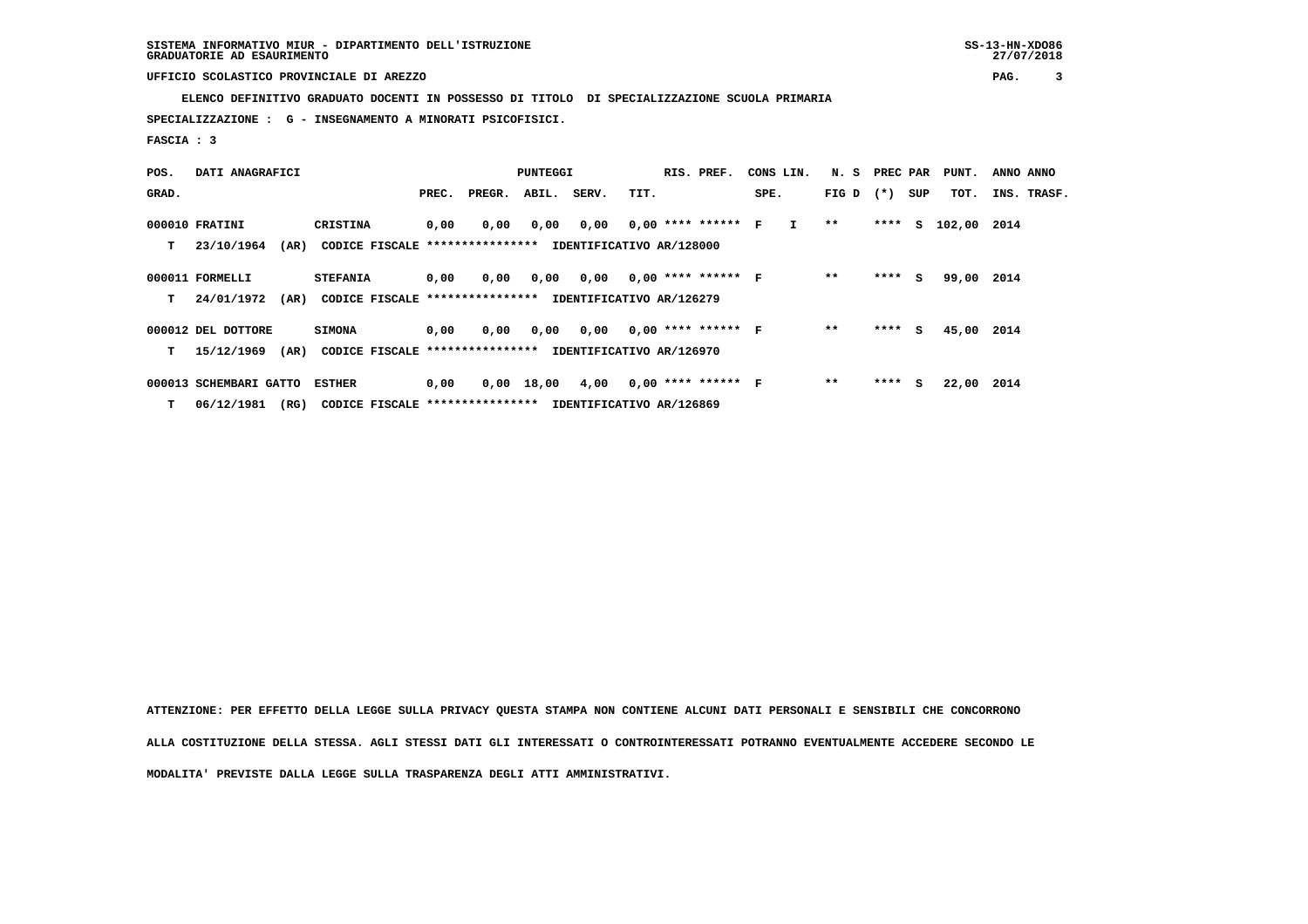**ELENCO DEFINITIVO GRADUATO DOCENTI IN POSSESSO DI TITOLO DI SPECIALIZZAZIONE SCUOLA PRIMARIA**

 **SPECIALIZZAZIONE : G - INSEGNAMENTO A MINORATI PSICOFISICI.**

 **FASCIA : 3**

| POS.         | DATI ANAGRAFICI  |      |                                                          |       |        | PUNTEGGI    |                                       |      | RIS. PREF.                  | CONS LIN. | N.S     | PREC PAR |     | PUNT.      | ANNO ANNO   |
|--------------|------------------|------|----------------------------------------------------------|-------|--------|-------------|---------------------------------------|------|-----------------------------|-----------|---------|----------|-----|------------|-------------|
| GRAD.        |                  |      |                                                          | PREC. | PREGR. | ABIL. SERV. |                                       | TIT. |                             | SPE.      | FIG D   | $(* )$   | SUP | TOT.       | INS. TRASF. |
|              | 000014 BALESTRI  |      | <b>ELISA</b>                                             | 0,00  |        |             | $0,00$ 18,00 32,00 3,00 **** ****** H |      |                             |           | $* *$   | $***$ S  |     | 53,00      | 2014        |
| т            | 06/07/1983       | (AR) | CODICE FISCALE **************** IDENTIFICATIVO AR/127668 |       |        |             |                                       |      |                             |           |         |          |     |            |             |
|              | 000015 CHIANUCCI |      | MONICA                                                   | 0,00  | 0,00   | 0.00        |                                       |      | $0,00$ $0,00$ **** ****** H |           | $**$    | ****     |     | 34,00 2014 |             |
| т            | 21/05/1979       | (AR) | CODICE FISCALE **************** IDENTIFICATIVO AR/131081 |       |        |             |                                       |      |                             |           |         |          |     |            |             |
|              | 000016 ACCIAI    |      | <b>MARA</b>                                              | 0,00  |        | 4,00 13,00  | 0.00                                  |      | $3.00$ **** ****** H        |           | $***$   | ****     | S.  | 20,00 2014 |             |
| т            | 07/07/1962       | (AR) | CODICE FISCALE **************** IDENTIFICATIVO AR/129348 |       |        |             |                                       |      |                             |           |         |          |     |            |             |
|              | 000017 ASSILLI   |      | MAURIZIO                                                 | 0,00  | 0,00   | 0,00        |                                       |      | $0.00$ $0.00$ **** ****** H |           | $* *$   | $***$ S  |     | 15,00      | 2014        |
| т            | 05/05/1981       | (AR) | CODICE FISCALE **************** IDENTIFICATIVO AR/127223 |       |        |             |                                       |      |                             |           |         |          |     |            |             |
|              | 000018 BACCALINI |      | <b>PAOLA</b>                                             | 0,00  | 0,00   | 0,00        |                                       |      | $0,00$ $0,00$ **** ****** H |           | $***$ X | **** S   |     | 13,00 2014 |             |
| T.           | 24/04/1972       | (MI) | CODICE FISCALE **************** IDENTIFICATIVO AR/126278 |       |        |             |                                       |      |                             |           |         |          |     |            |             |
| 000019 BOLDI |                  |      | <b>ANDREA</b>                                            | 0,00  | 0,00   | 0,00        | 0,00                                  |      | $0.00$ **** ****** H        |           | $* *$   | **** S   |     | 11,00      | 2014        |
| т            | 24/09/1981       | (AR) | CODICE FISCALE **************** IDENTIFICATIVO AR/127842 |       |        |             |                                       |      |                             |           |         |          |     |            |             |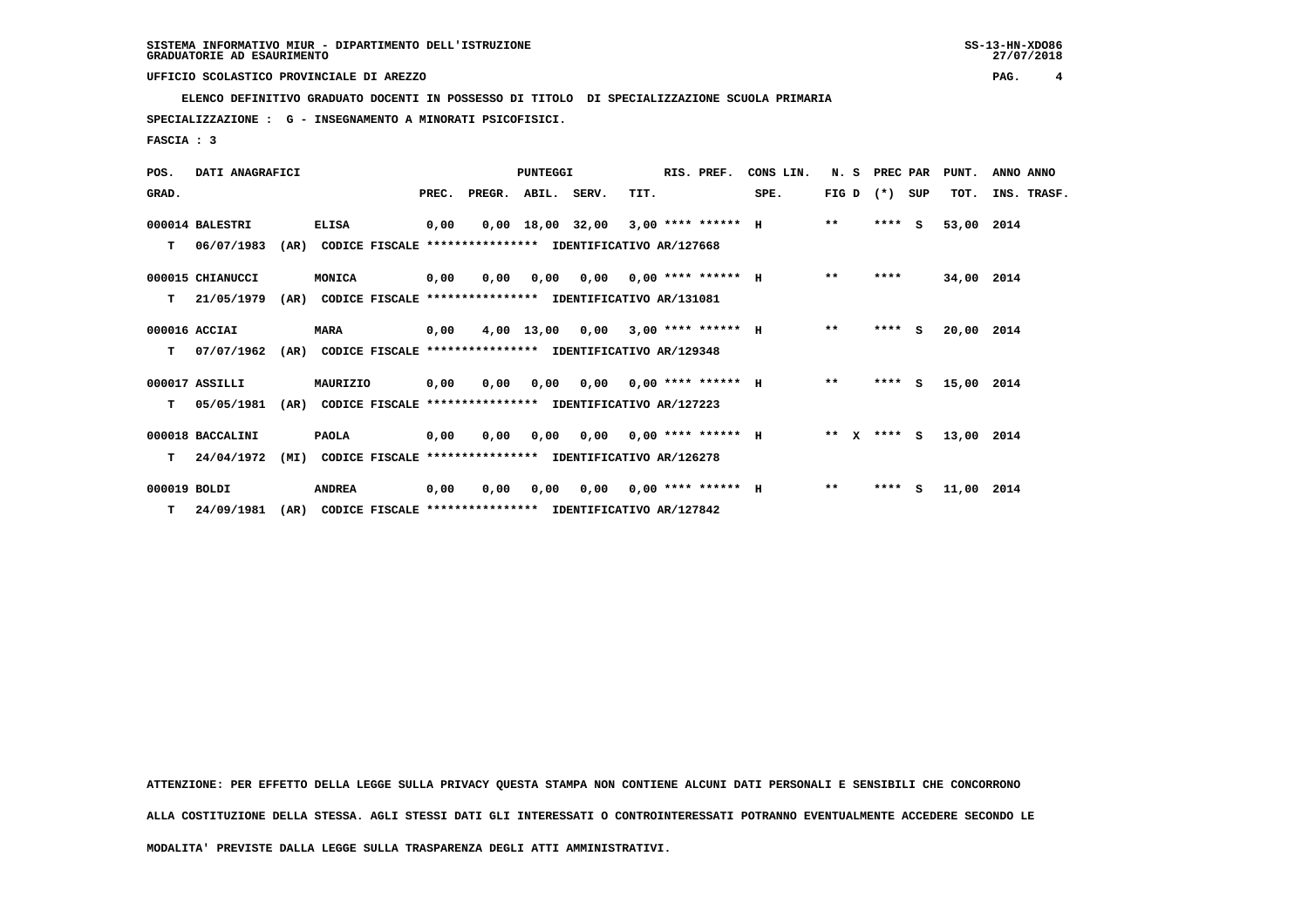**ELENCO DEFINITIVO GRADUATO DOCENTI IN POSSESSO DI TITOLO DI SPECIALIZZAZIONE SCUOLA PRIMARIA**

 **SPECIALIZZAZIONE : H - INSEGNAMENTO A MINORATI DELLA VISTA.**

 **FASCIA : 3**

 **POS. DATI ANAGRAFICI PUNTEGGI RIS. PREF. CONS LIN. N. S PREC PAR PUNT. ANNO ANNO**GRAD. **PREGRADE SERVEGE SERVE SERVE SPEREGE SPEREGALES SPEREGALES SPEREGALES SPEREGALES SPEREGALES SUP TOT. INS. TRASF. 000001 MIRARCHI CHIARA 0,00 0,00 42,00 24,00 6,00 \*\*\*\* \*\*\*\*\*\* A I \*\* \*\*\*\* S 72,00 2014 2014 26/05/1988 (NA) CODICE FISCALE \*\*\*\*\*\*\*\*\*\*\*\*\*\*\*\* IDENTIFICATIVO AR/126075 000002 CUCCOLI ELISA 0,00 0,00 41,00 24,00 6,00 \*\*\*\* \*\*\*\*\*\* A I \*\* \*\*\*\* S 71,00 2009 22/04/1988 (AR) CODICE FISCALE \*\*\*\*\*\*\*\*\*\*\*\*\*\*\*\* IDENTIFICATIVO AR/121159 000003 CARDINALI ALICE 0,00 0,00 42,00 24,00 3,00 \*\*\*\* \*\*\*\*\*\* A I \*\* \*\*\*\* S 69,00 2009 20/03/1986 (AR) CODICE FISCALE \*\*\*\*\*\*\*\*\*\*\*\*\*\*\*\* IDENTIFICATIVO AR/121151 000004 FERRI ALESSANDRA 0,00 0,00 41,00 24,00 3,00 \*\*\*\* \*\*\*\*\*\* A I \*\* \*\*\*\* S 68,00 2009 24/05/1988 (AR) CODICE FISCALE \*\*\*\*\*\*\*\*\*\*\*\*\*\*\*\* IDENTIFICATIVO AR/121176 000005 GUERRUCCI MARIKA 0,00 0,00 40,00 24,00 1,00 \*\*\*\* \*\*\*\*\*\* A I \*\* \*\*\*\* S 65,00 2009 16/01/1988 (AR) CODICE FISCALE \*\*\*\*\*\*\*\*\*\*\*\*\*\*\*\* IDENTIFICATIVO AR/121195 000006 ZABATINO MARIANNA 0,00 0,00 0,00 60,00 0,00 \*\*\*\* \*\*\*\*\*\* A I \*\* \*\*\*\* S 60,00 2014 T 04/07/1980 (SR) CODICE FISCALE \*\*\*\*\*\*\*\*\*\*\*\*\*\*\*\* IDENTIFICATIVO AR/129853 000007 GRAVERINI ELISA 0,00 0,00 42,00 12,00 3,00 \*\*\*\* \*\*\*\*\*\* A \*\* \*\*\*\* S 57,00 2009 06/11/1984 (AR) CODICE FISCALE \*\*\*\*\*\*\*\*\*\*\*\*\*\*\*\* IDENTIFICATIVO AR/121192 000008 FALTONI MONICA 0,00 0,00 41,00 12,00 3,00 \*\*\*\* \*\*\*\*\*\* A I \*\* \*\*\*\* S 56,00 2009 21/08/1987 (AR) CODICE FISCALE \*\*\*\*\*\*\*\*\*\*\*\*\*\*\*\* IDENTIFICATIVO AR/121171**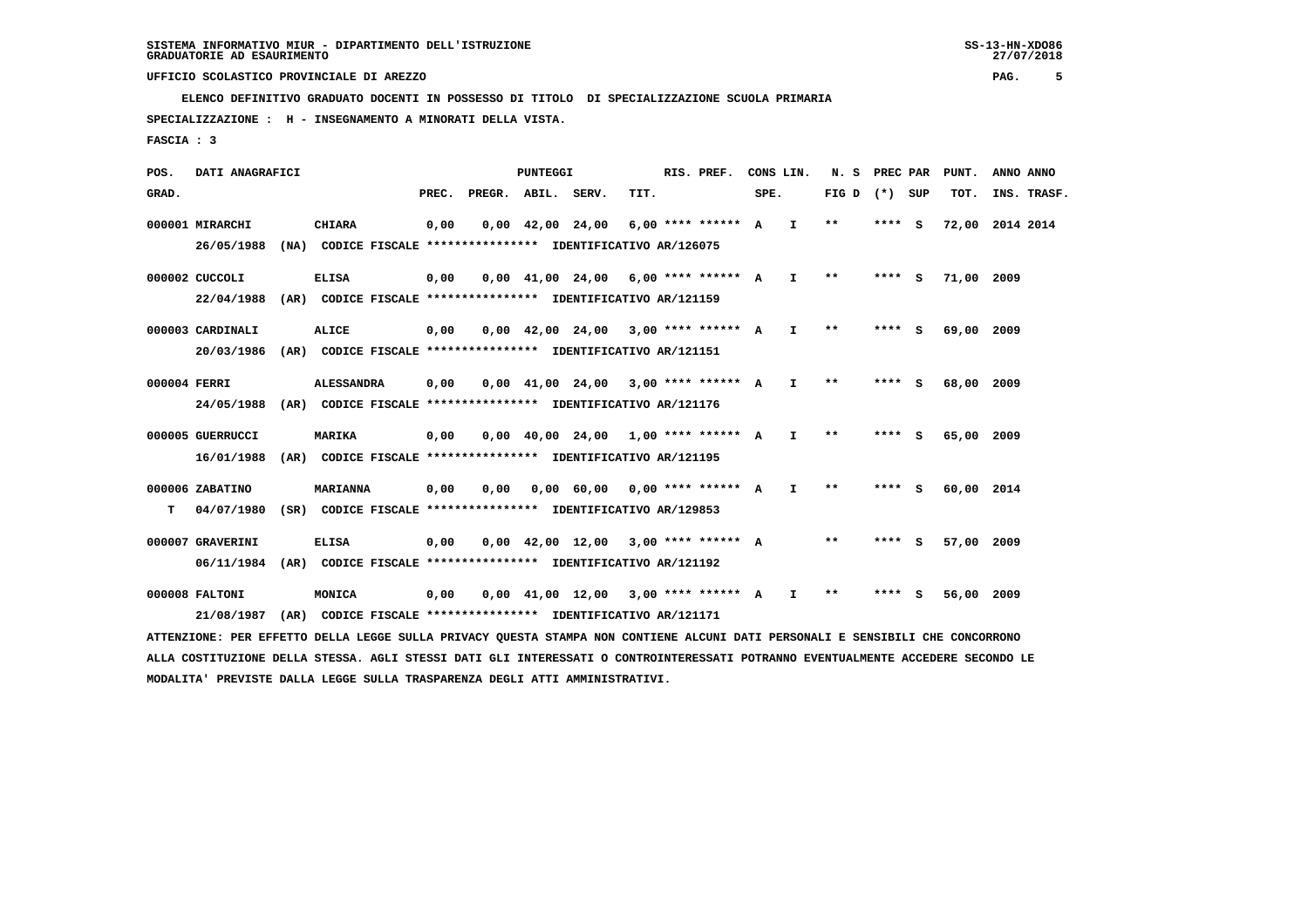| SISTEMA INFORMATIVO MIUR - DIPARTIMENTO DELL'ISTRUZIONE | $SS-13-HN-XDO86$ |
|---------------------------------------------------------|------------------|
| GRADUATORIE AD ESAURIMENTO                              | 27/07/2018       |

 $SS-13-HN-XDO86$ 27/07/2018

 **UFFICIO SCOLASTICO PROVINCIALE DI AREZZO PAG. 6**

 **ELENCO DEFINITIVO GRADUATO DOCENTI IN POSSESSO DI TITOLO DI SPECIALIZZAZIONE SCUOLA PRIMARIA**

 **SPECIALIZZAZIONE : H - INSEGNAMENTO A MINORATI DELLA VISTA.**

 **FASCIA : 3**

| POS.  | DATI ANAGRAFICI   |                                         |       |                 | PUNTEGGI |       | RIS. PREF.               | CONS LIN. N. S PREC PAR PUNT. |  |              |                        | ANNO ANNO   |
|-------|-------------------|-----------------------------------------|-------|-----------------|----------|-------|--------------------------|-------------------------------|--|--------------|------------------------|-------------|
| GRAD. |                   |                                         | PREC. | PREGR. ABIL.    |          | SERV. | TIT.                     | SPE.                          |  | FIGD (*) SUP | тот.                   | INS. TRASF. |
|       | 000009 CECCARELLI | <b>DANIELA</b>                          |       | 0,00 3,00 42,00 |          |       | 0,00 0,00 **** ****** B  |                               |  |              | ** x **** s 45.00 2009 |             |
|       | 07/09/1967        | CODICE FISCALE ****************<br>(AR) |       |                 |          |       | IDENTIFICATIVO AR/121154 |                               |  |              |                        |             |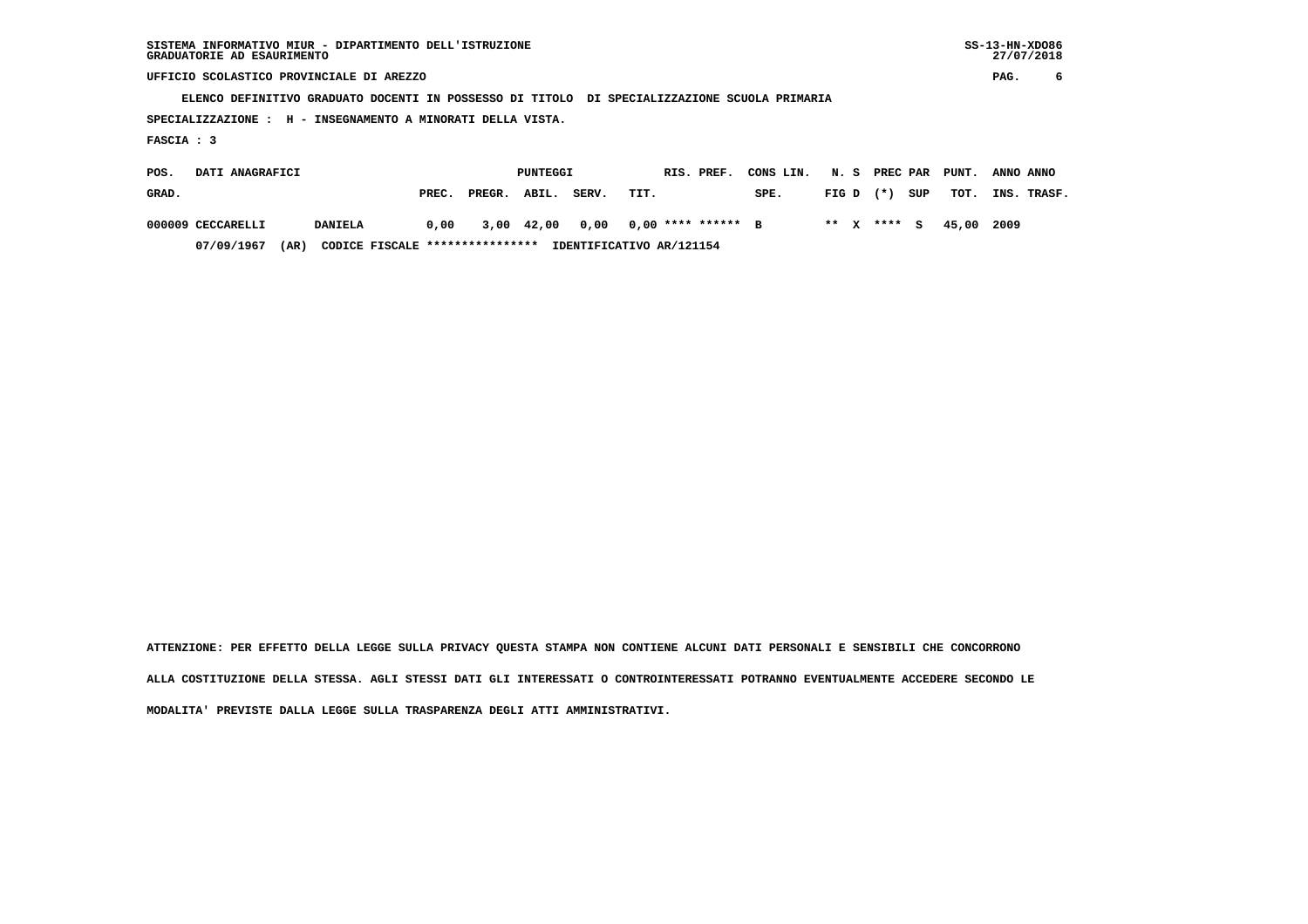**SISTEMA INFORMATIVO MIUR - DIPARTIMENTO DELL'ISTRUZIONE SS-13-HN-XDO86 GRADUATORIE AD ESAURIMENTO 27/07/2018**

 **UFFICIO SCOLASTICO PROVINCIALE DI AREZZO PAG. 7**

 **ELENCO DEFINITIVO GRADUATO DOCENTI IN POSSESSO DI TITOLO DI SPECIALIZZAZIONE SCUOLA PRIMARIA**

 **SPECIALIZZAZIONE : H - INSEGNAMENTO A MINORATI DELLA VISTA.**

 **FASCIA : 3**

| POS.  | DATI ANAGRAFICI        |                                  |       | PUNTEGGI |       | RIS. PREF.               | CONS LIN. |                      | N. S | PREC PAR     |       | PUNT.  | ANNO ANNO |        |      |             |
|-------|------------------------|----------------------------------|-------|----------|-------|--------------------------|-----------|----------------------|------|--------------|-------|--------|-----------|--------|------|-------------|
| GRAD. |                        |                                  | PREC. | PREGR.   | ABIL. | SERV.                    | TIT.      |                      | SPE. |              | FIG D | $(* )$ | SUP       | TOT.   |      | INS. TRASF. |
|       | 000010 FRATINI         | CRISTINA                         | 0,00  | 0,00     | 0,00  | 0,00                     |           | $0,00$ **** ****** F |      | $\mathbf{I}$ | $* *$ | ****   | s         | 102,00 | 2014 |             |
| т     | (AR)<br>23/10/1964     | CODICE FISCALE ****************  |       |          |       | IDENTIFICATIVO AR/128000 |           |                      |      |              |       |        |           |        |      |             |
|       | 000011 DEL DOTTORE     | <b>SIMONA</b>                    | 0.00  | 0.00     | 0.00  | 0.00                     |           | $0,00$ **** ****** F |      |              | $* *$ | ****   | s         | 45,00  | 2014 |             |
| т     | 15/12/1969<br>(AR)     | CODICE FISCALE ***************** |       |          |       | IDENTIFICATIVO AR/126970 |           |                      |      |              |       |        |           |        |      |             |
|       | 000012 SCHEMBARI GATTO | <b>ESTHER</b>                    | 0.00  | 0,00     | 18,00 | 4,00                     |           | $0,00$ **** ****** F |      |              | $* *$ | ****   | s         | 22,00  | 2014 |             |
| т     | 06/12/1981<br>(RG)     | CODICE FISCALE ****************  |       |          |       | IDENTIFICATIVO AR/126869 |           |                      |      |              |       |        |           |        |      |             |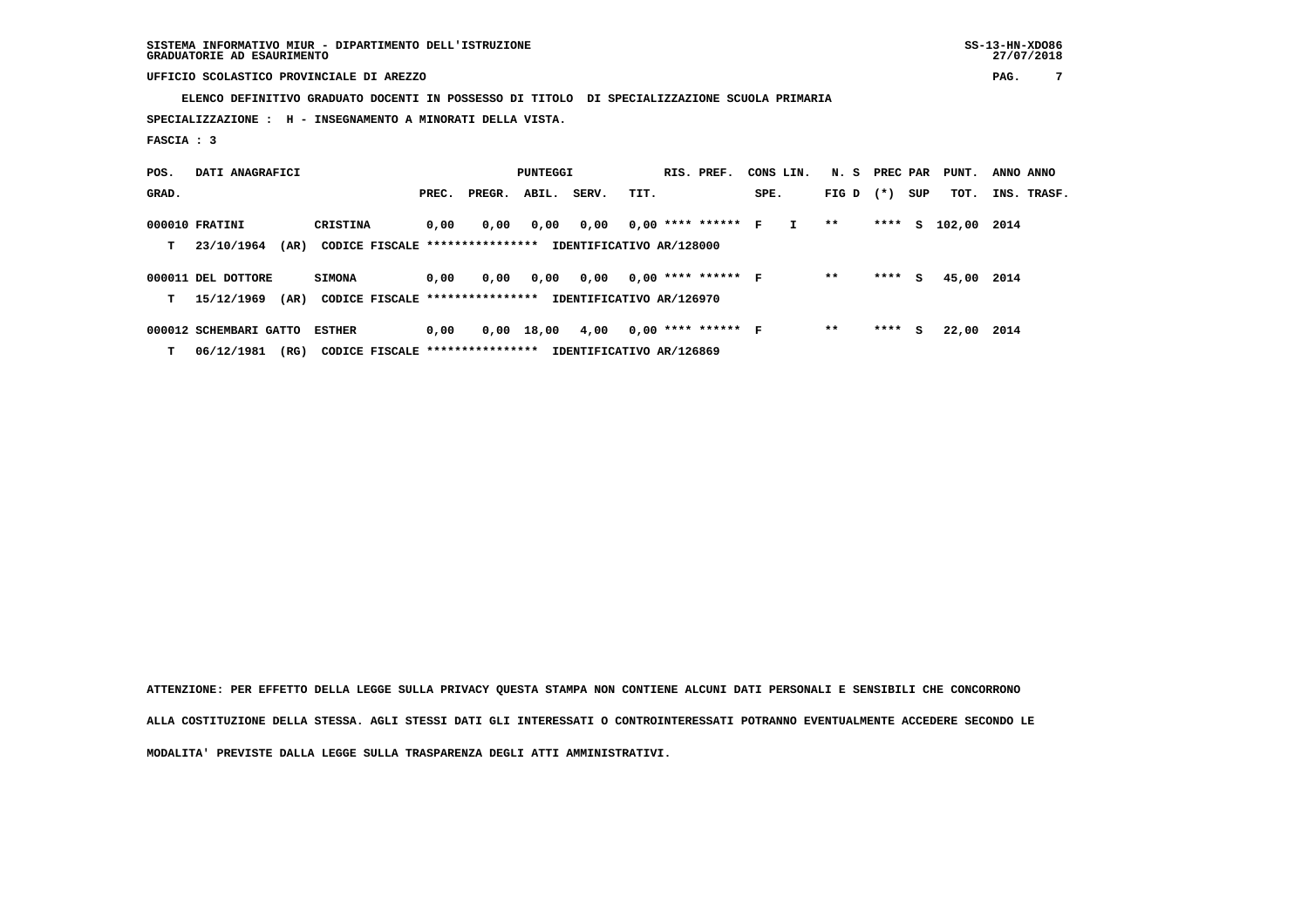**ELENCO DEFINITIVO GRADUATO DOCENTI IN POSSESSO DI TITOLO DI SPECIALIZZAZIONE SCUOLA PRIMARIA**

 **SPECIALIZZAZIONE : H - INSEGNAMENTO A MINORATI DELLA VISTA.**

 **FASCIA : 3**

| POS.         | DATI ANAGRAFICI  |      |                                                          |       |        | PUNTEGGI    |                                       |      | RIS. PREF.                  | CONS LIN. | N.S          | PREC PAR |          | PUNT.      | ANNO ANNO   |
|--------------|------------------|------|----------------------------------------------------------|-------|--------|-------------|---------------------------------------|------|-----------------------------|-----------|--------------|----------|----------|------------|-------------|
| GRAD.        |                  |      |                                                          | PREC. | PREGR. | ABIL. SERV. |                                       | TIT. |                             | SPE.      | FIG D        | $(* )$   | SUP      | TOT.       | INS. TRASF. |
|              | 000013 BALESTRI  |      | <b>ELISA</b>                                             | 0,00  |        |             | $0,00$ 18,00 32,00 3,00 **** ****** H |      |                             |           | $**$         | ****     | <b>S</b> | 53,00      | 2014        |
| т            | 06/07/1983       | (AR) | CODICE FISCALE **************** IDENTIFICATIVO AR/127668 |       |        |             |                                       |      |                             |           |              |          |          |            |             |
|              | 000014 CHIANUCCI |      | MONICA                                                   | 0,00  | 0,00   | 0,00        |                                       |      | $0,00$ 0,00 **** ****** H   |           | $**$         | ****     |          | 34,00 2014 |             |
| т            | 21/05/1979       | (AR) | CODICE FISCALE **************** IDENTIFICATIVO AR/131081 |       |        |             |                                       |      |                             |           |              |          |          |            |             |
|              | 000015 ACCIAI    |      | <b>MARA</b>                                              | 0,00  |        | 4,00 13,00  | 0,00                                  |      | $3.00$ **** ****** H        |           | $**$         | ****     | S.       | 20,00 2014 |             |
| т            | 07/07/1962       | (AR) | CODICE FISCALE **************** IDENTIFICATIVO AR/129348 |       |        |             |                                       |      |                             |           |              |          |          |            |             |
|              | 000016 ASSILLI   |      | MAURIZIO                                                 | 0,00  | 0,00   | 0.00        |                                       |      | $0.00$ $0.00$ **** ****** H |           | $* *$        | **** S   |          | 15,00      | 2014        |
| т            | 05/05/1981       | (AR) | CODICE FISCALE **************** IDENTIFICATIVO AR/127223 |       |        |             |                                       |      |                             |           |              |          |          |            |             |
|              | 000017 BACCALINI |      | <b>PAOLA</b>                                             | 0,00  | 0.00   | 0.00        |                                       |      | $0,00$ $0,00$ **** ****** H |           | $***$ X      | $***$ S  |          | 13,00 2014 |             |
| т            | 24/04/1972       | (MI) | CODICE FISCALE **************** IDENTIFICATIVO AR/126278 |       |        |             |                                       |      |                             |           |              |          |          |            |             |
| 000018 BOLDI |                  |      | <b>ANDREA</b>                                            | 0,00  | 0,00   | 0,00        | 0,00                                  |      | $0.00$ **** ****** H        |           | $\star\star$ | **** S   |          | 11,00      | 2014        |
| т            | 24/09/1981       | (AR) | CODICE FISCALE **************** IDENTIFICATIVO AR/127842 |       |        |             |                                       |      |                             |           |              |          |          |            |             |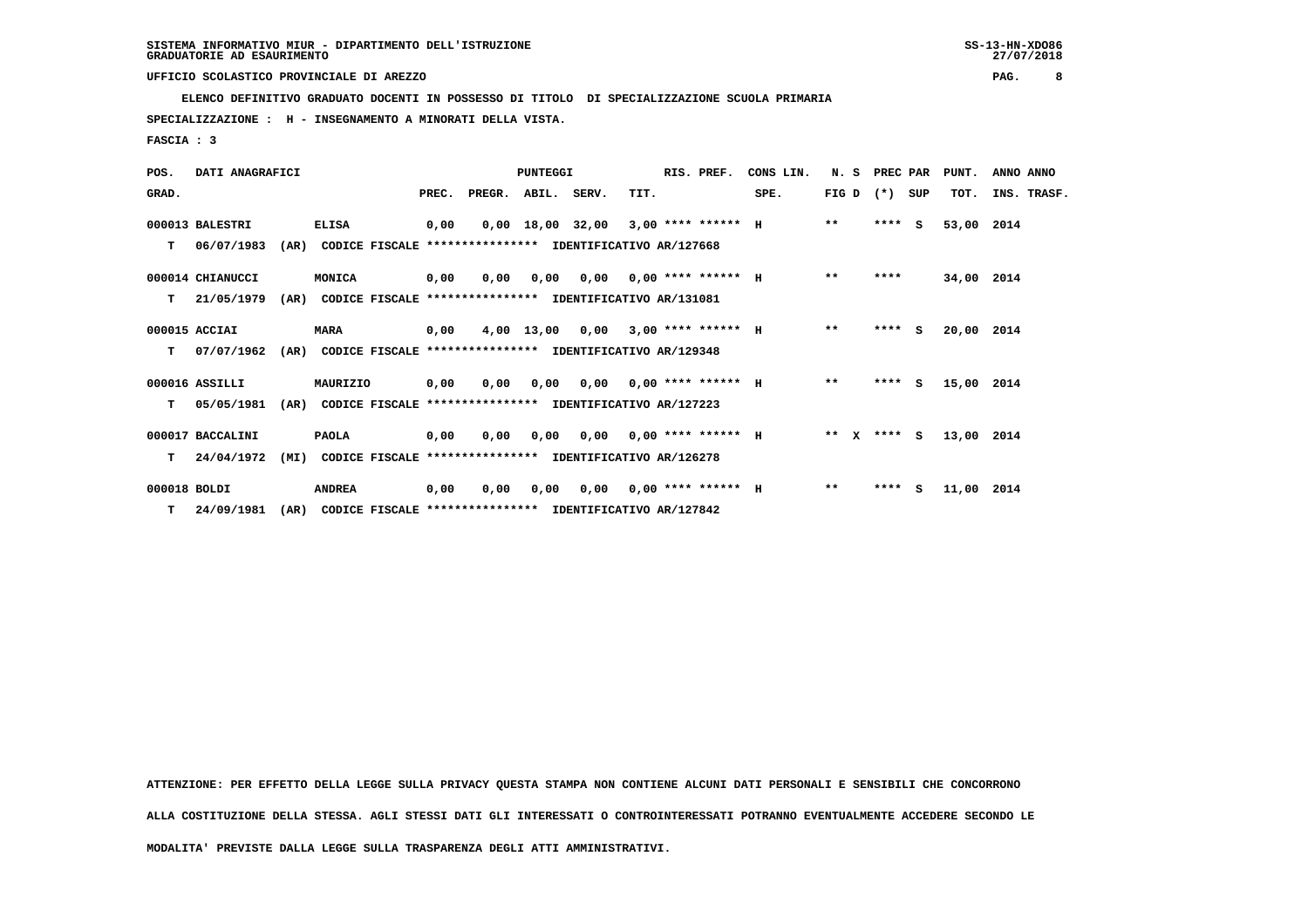**ELENCO DEFINITIVO GRADUATO DOCENTI IN POSSESSO DI TITOLO DI SPECIALIZZAZIONE SCUOLA PRIMARIA**

 **SPECIALIZZAZIONE : I - INSEGNAMENTO A MINORATI DELL'UDITO.**

 **FASCIA : 3**

 **POS. DATI ANAGRAFICI PUNTEGGI RIS. PREF. CONS LIN. N. S PREC PAR PUNT. ANNO ANNO**GRAD. **PREGRADE SERVEGE SERVE SERVE SPEREGE SPEREGALES SPEREGALES SPEREGALES SPEREGALES SPEREGALES SUP TOT. INS. TRASF. 000001 MIRARCHI CHIARA 0,00 0,00 42,00 24,00 6,00 \*\*\*\* \*\*\*\*\*\* A I \*\* \*\*\*\* S 72,00 2014 2014 26/05/1988 (NA) CODICE FISCALE \*\*\*\*\*\*\*\*\*\*\*\*\*\*\*\* IDENTIFICATIVO AR/126075 000002 CUCCOLI ELISA 0,00 0,00 41,00 24,00 6,00 \*\*\*\* \*\*\*\*\*\* A I \*\* \*\*\*\* S 71,00 2009 22/04/1988 (AR) CODICE FISCALE \*\*\*\*\*\*\*\*\*\*\*\*\*\*\*\* IDENTIFICATIVO AR/121159 000003 CARDINALI ALICE 0,00 0,00 42,00 24,00 3,00 \*\*\*\* \*\*\*\*\*\* A I \*\* \*\*\*\* S 69,00 2009 20/03/1986 (AR) CODICE FISCALE \*\*\*\*\*\*\*\*\*\*\*\*\*\*\*\* IDENTIFICATIVO AR/121151 000004 FERRI ALESSANDRA 0,00 0,00 41,00 24,00 3,00 \*\*\*\* \*\*\*\*\*\* A I \*\* \*\*\*\* S 68,00 2009 24/05/1988 (AR) CODICE FISCALE \*\*\*\*\*\*\*\*\*\*\*\*\*\*\*\* IDENTIFICATIVO AR/121176 000005 GUERRUCCI MARIKA 0,00 0,00 40,00 24,00 1,00 \*\*\*\* \*\*\*\*\*\* A I \*\* \*\*\*\* S 65,00 2009 16/01/1988 (AR) CODICE FISCALE \*\*\*\*\*\*\*\*\*\*\*\*\*\*\*\* IDENTIFICATIVO AR/121195 000006 ZABATINO MARIANNA 0,00 0,00 0,00 60,00 0,00 \*\*\*\* \*\*\*\*\*\* A I \*\* \*\*\*\* S 60,00 2014 T 04/07/1980 (SR) CODICE FISCALE \*\*\*\*\*\*\*\*\*\*\*\*\*\*\*\* IDENTIFICATIVO AR/129853 000007 GRAVERINI ELISA 0,00 0,00 42,00 12,00 3,00 \*\*\*\* \*\*\*\*\*\* A \*\* \*\*\*\* S 57,00 2009 06/11/1984 (AR) CODICE FISCALE \*\*\*\*\*\*\*\*\*\*\*\*\*\*\*\* IDENTIFICATIVO AR/121192 000008 FALTONI MONICA 0,00 0,00 41,00 12,00 3,00 \*\*\*\* \*\*\*\*\*\* A I \*\* \*\*\*\* S 56,00 2009 21/08/1987 (AR) CODICE FISCALE \*\*\*\*\*\*\*\*\*\*\*\*\*\*\*\* IDENTIFICATIVO AR/121171**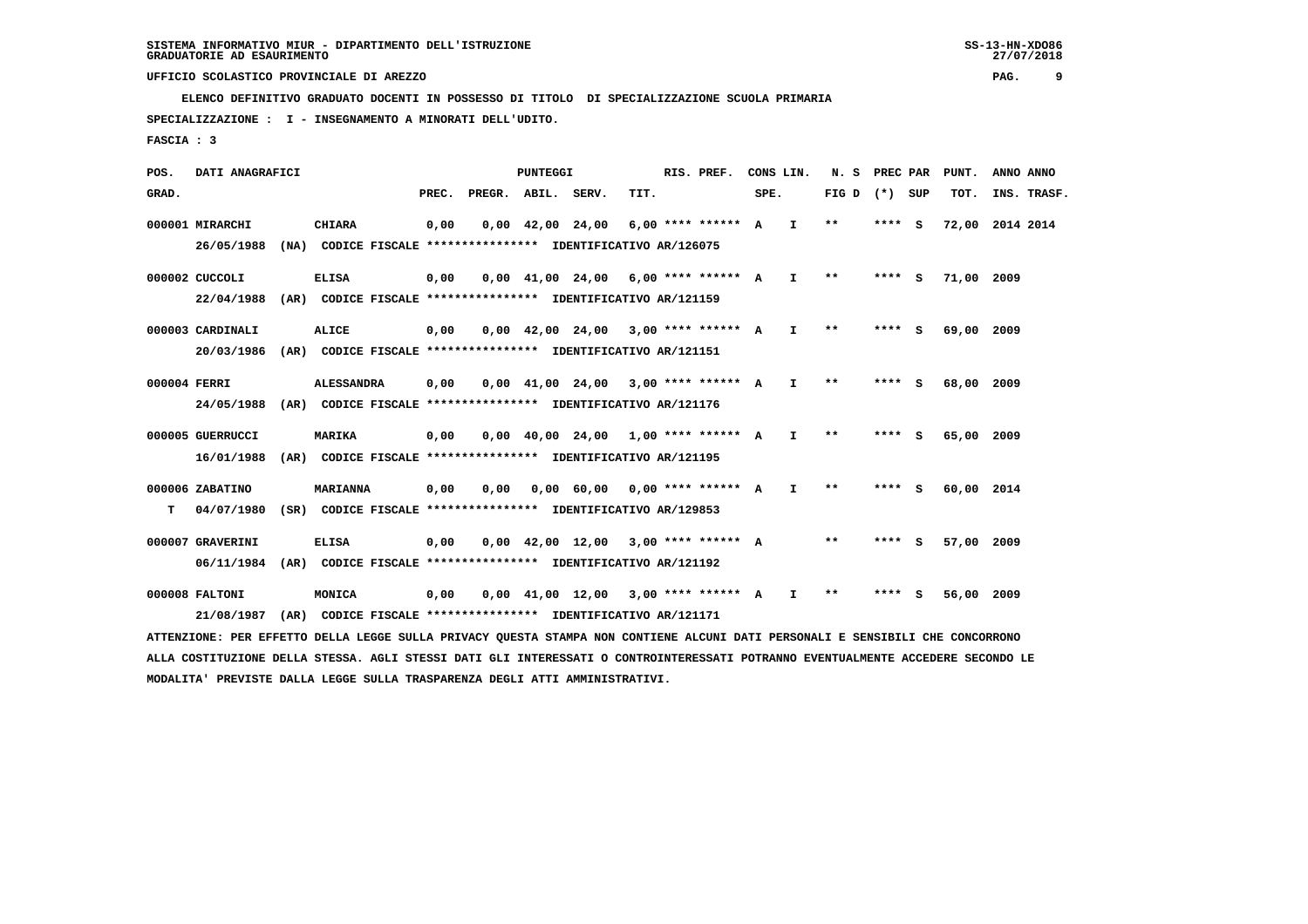| SISTEMA INFORMATIVO MIUR - DIPARTIMENTO DELL'ISTRUZIONE | $SS-13-HN-XDO86$ |
|---------------------------------------------------------|------------------|
| GRADUATORIE AD ESAURIMENTO                              | 27/07/2018       |

 **SISTEMA INFORMATIVO MIUR - DIPARTIMENTO DELL'ISTRUZIONE SS-13-HN-XDO86** $27/07/2018$ 

 **UFFICIO SCOLASTICO PROVINCIALE DI AREZZO PAG. 10**

 **ELENCO DEFINITIVO GRADUATO DOCENTI IN POSSESSO DI TITOLO DI SPECIALIZZAZIONE SCUOLA PRIMARIA**

 **SPECIALIZZAZIONE : I - INSEGNAMENTO A MINORATI DELL'UDITO.**

 **FASCIA : 3**

| POS.  | DATI ANAGRAFICI   |                                         |       | PUNTEGGI     |  | RIS. PREF. | CONS LIN.                | N. S PREC PAR |             |  | PUNT. | ANNO ANNO |             |
|-------|-------------------|-----------------------------------------|-------|--------------|--|------------|--------------------------|---------------|-------------|--|-------|-----------|-------------|
| GRAD. |                   |                                         | PREC. | PREGR. ABIL. |  | SERV.      | TIT.                     | SPE.          | $FIG D (*)$ |  | SUP   | тот.      | INS. TRASF. |
|       | 000009 CECCARELLI | <b>DANIELA</b>                          | 0,00  | 3,00 42,00   |  | 0,00       | $0.00$ **** ****** B     |               | ** x **** s |  |       | 45.00     | 2009        |
|       | 07/09/1967        | CODICE FISCALE ****************<br>(AR) |       |              |  |            | IDENTIFICATIVO AR/121154 |               |             |  |       |           |             |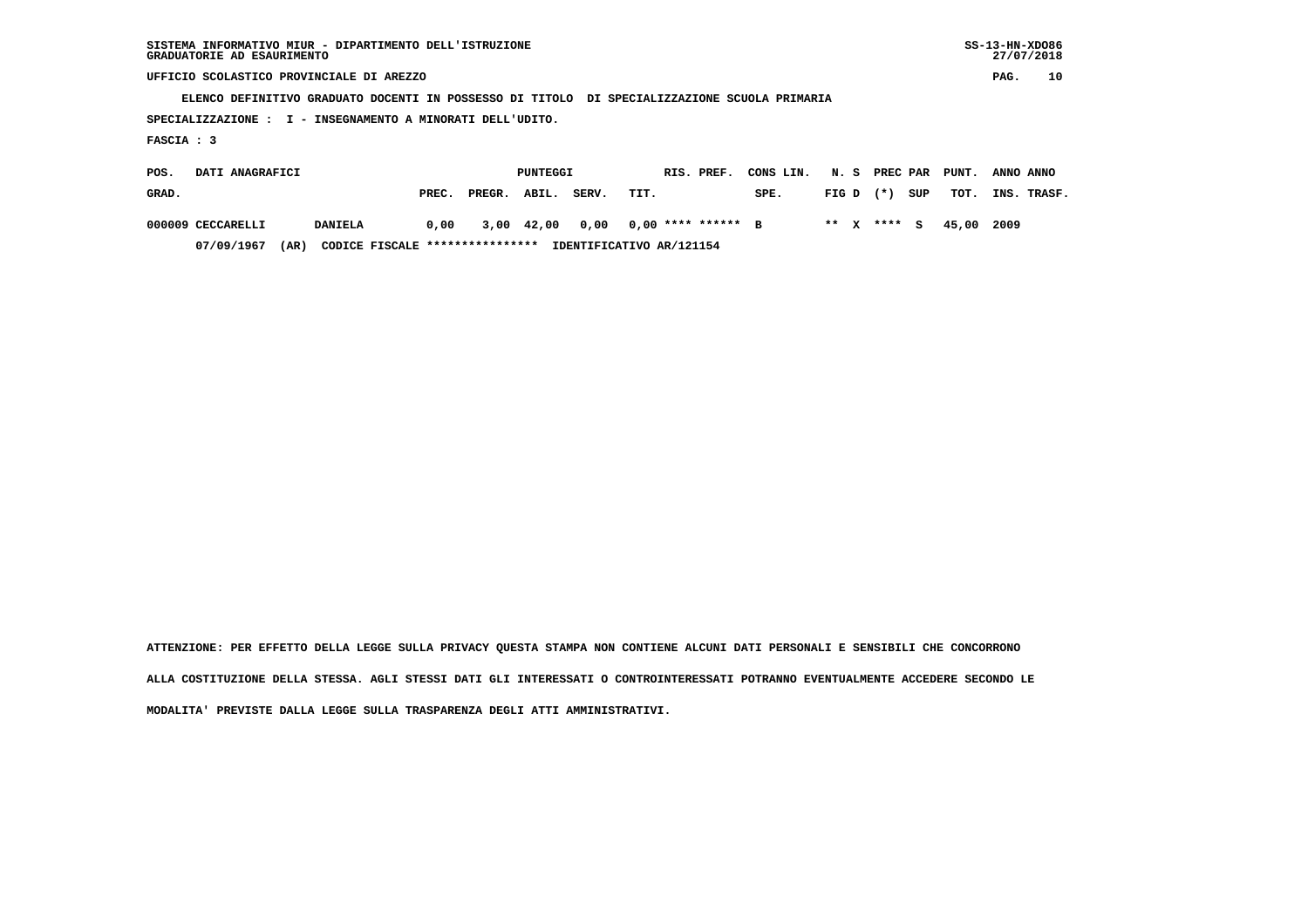**SISTEMA INFORMATIVO MIUR - DIPARTIMENTO DELL'ISTRUZIONE SS-13-HN-XDO86 GRADUATORIE AD ESAURIMENTO 27/07/2018**

 **UFFICIO SCOLASTICO PROVINCIALE DI AREZZO PAG. 11**

 **ELENCO DEFINITIVO GRADUATO DOCENTI IN POSSESSO DI TITOLO DI SPECIALIZZAZIONE SCUOLA PRIMARIA**

 **SPECIALIZZAZIONE : I - INSEGNAMENTO A MINORATI DELL'UDITO.**

 **FASCIA : 3**

| POS.  | DATI ANAGRAFICI        |                                  |       | PUNTEGGI |       | RIS. PREF.               | CONS LIN. |                      | N. S | PREC PAR     |       | PUNT.  | ANNO ANNO |        |      |             |
|-------|------------------------|----------------------------------|-------|----------|-------|--------------------------|-----------|----------------------|------|--------------|-------|--------|-----------|--------|------|-------------|
| GRAD. |                        |                                  | PREC. | PREGR.   | ABIL. | SERV.                    | TIT.      |                      | SPE. |              | FIG D | $(* )$ | SUP       | TOT.   |      | INS. TRASF. |
|       | 000010 FRATINI         | CRISTINA                         | 0,00  | 0,00     | 0,00  | 0,00                     |           | $0,00$ **** ****** F |      | $\mathbf{I}$ | **    | ****   | s         | 102,00 | 2014 |             |
| т     | (AR)<br>23/10/1964     | CODICE FISCALE ****************  |       |          |       | IDENTIFICATIVO AR/128000 |           |                      |      |              |       |        |           |        |      |             |
|       | 000011 DEL DOTTORE     | <b>SIMONA</b>                    | 0.00  | 0.00     | 0.00  | 0.00                     |           | $0,00$ **** ****** F |      |              | $* *$ | ****   | s         | 45,00  | 2014 |             |
| т     | 15/12/1969<br>(AR)     | CODICE FISCALE ***************** |       |          |       | IDENTIFICATIVO AR/126970 |           |                      |      |              |       |        |           |        |      |             |
|       | 000012 SCHEMBARI GATTO | <b>ESTHER</b>                    | 0.00  | 0,00     | 18,00 | 4,00                     |           | $0,00$ **** ****** F |      |              | $* *$ | ****   | s         | 22,00  | 2014 |             |
| т     | 06/12/1981<br>(RG)     | CODICE FISCALE ****************  |       |          |       | IDENTIFICATIVO AR/126869 |           |                      |      |              |       |        |           |        |      |             |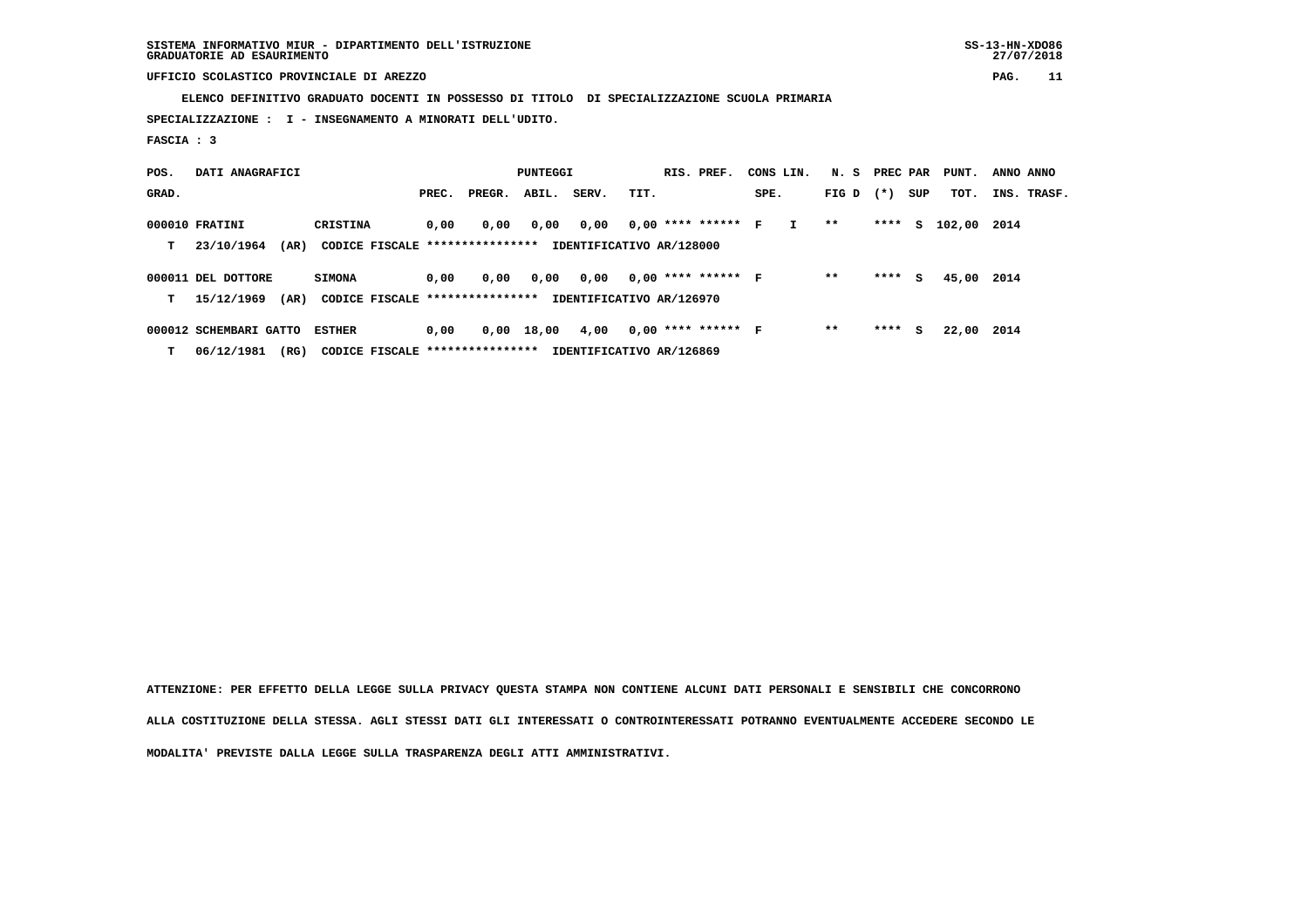**ELENCO DEFINITIVO GRADUATO DOCENTI IN POSSESSO DI TITOLO DI SPECIALIZZAZIONE SCUOLA PRIMARIA**

 **SPECIALIZZAZIONE : I - INSEGNAMENTO A MINORATI DELL'UDITO.**

 **FASCIA : 3**

| POS.         | DATI ANAGRAFICI  |      |                                                          |       |                                           | <b>PUNTEGGI</b> |                                       |      | RIS. PREF.                  | CONS LIN. | N. S            | PREC PAR |    | PUNT.      | ANNO ANNO   |
|--------------|------------------|------|----------------------------------------------------------|-------|-------------------------------------------|-----------------|---------------------------------------|------|-----------------------------|-----------|-----------------|----------|----|------------|-------------|
| GRAD.        |                  |      |                                                          | PREC. | PREGR. ABIL. SERV.                        |                 |                                       | TIT. |                             | SPE.      | FIG D $(*)$ SUP |          |    | TOT.       | INS. TRASF. |
|              | 000013 BALESTRI  |      | <b>ELISA</b>                                             | 0,00  |                                           |                 | $0,00$ 18,00 32,00 3,00 **** ****** H |      |                             |           | $**$            | $***$ S  |    | 53,00      | 2014        |
| т            | 06/07/1983       | (AR) | CODICE FISCALE                                           |       | **************** IDENTIFICATIVO AR/127668 |                 |                                       |      |                             |           |                 |          |    |            |             |
|              | 000014 CHIANUCCI |      | MONICA                                                   | 0.00  | 0.00                                      | 0.00            |                                       |      | $0,00$ 0,00 **** ****** H   |           | $***$           | ****     |    | 34,00 2014 |             |
| т            | 21/05/1979       | (AR) | CODICE FISCALE **************** IDENTIFICATIVO AR/131081 |       |                                           |                 |                                       |      |                             |           |                 |          |    |            |             |
|              | 000015 ACCIAI    |      | <b>MARA</b>                                              | 0,00  |                                           | 4,00 13,00      | 0.00                                  |      | $3.00$ **** ****** H        |           | $***$           | ****     | S. | 20,00 2014 |             |
| т            | 07/07/1962       | (AR) | CODICE FISCALE **************** IDENTIFICATIVO AR/129348 |       |                                           |                 |                                       |      |                             |           |                 |          |    |            |             |
|              | 000016 ASSILLI   |      | MAURIZIO                                                 | 0,00  | 0.00                                      | 0,00            |                                       |      | $0.00$ $0.00$ **** ****** H |           | $**$            | $***$ S  |    | 15,00 2014 |             |
| т            | 05/05/1981       | (AR) | CODICE FISCALE **************** IDENTIFICATIVO AR/127223 |       |                                           |                 |                                       |      |                             |           |                 |          |    |            |             |
|              | 000017 BACCALINI |      | <b>PAOLA</b>                                             | 0,00  | 0,00                                      | 0.00            |                                       |      | $0,00$ $0,00$ **** ****** H |           | ** $X$ **** S   |          |    | 13,00 2014 |             |
| T.           | 24/04/1972       | (MI) | CODICE FISCALE **************** IDENTIFICATIVO AR/126278 |       |                                           |                 |                                       |      |                             |           |                 |          |    |            |             |
| 000018 BOLDI |                  |      | <b>ANDREA</b>                                            | 0,00  | 0,00                                      | 0,00            | 0,00                                  |      | $0.00$ **** ****** H        |           | $***$           | $***$ S  |    | 11,00      | 2014        |
| т            | 24/09/1981       | (AR) | CODICE FISCALE **************** IDENTIFICATIVO AR/127842 |       |                                           |                 |                                       |      |                             |           |                 |          |    |            |             |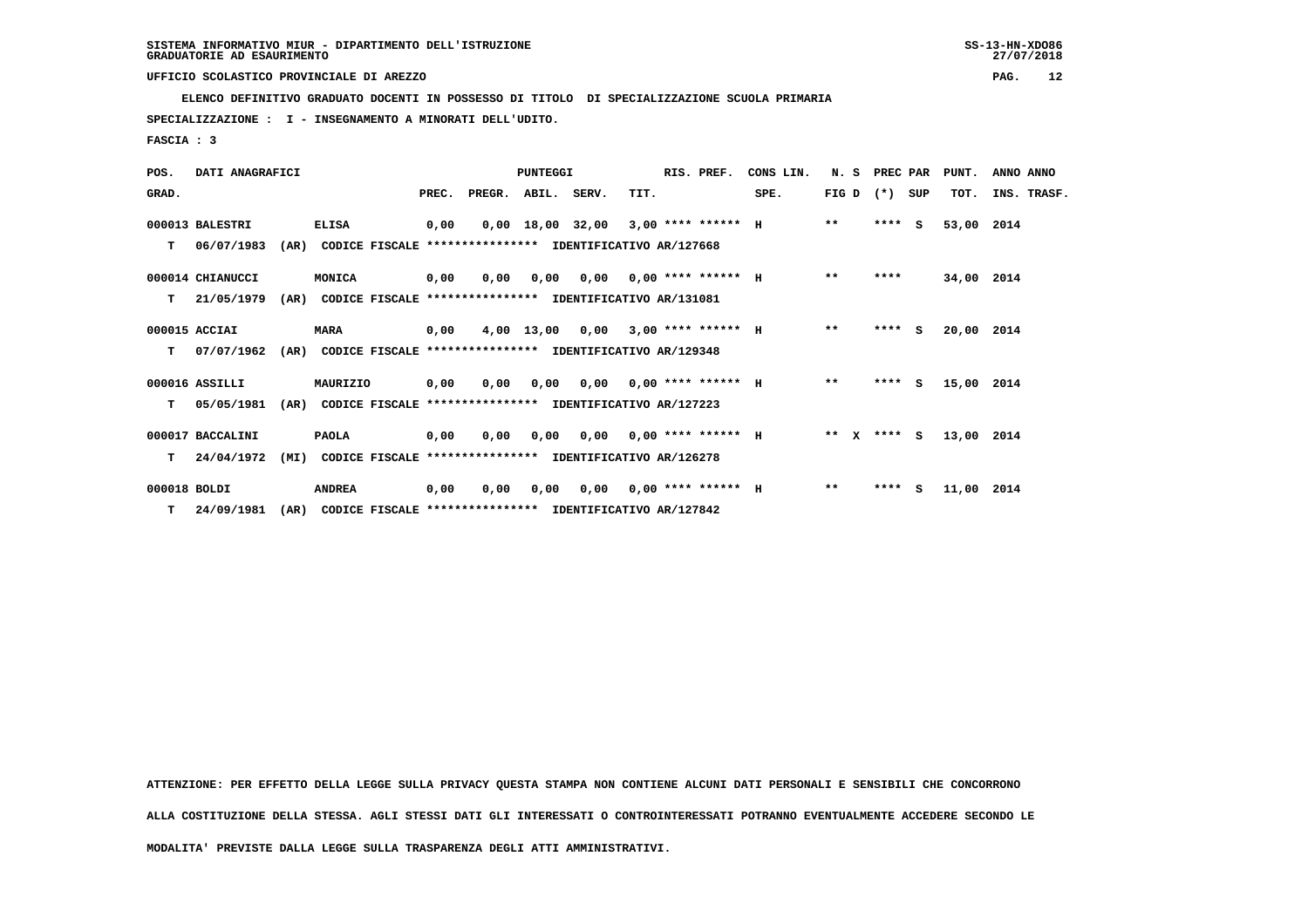**ELENCO DEFINITIVO GRADUATO DOCENTI IN POSSESSO DI TITOLO DI SPECIALIZZAZIONE SCUOLA PRIMARIA**

 **SPECIALIZZAZIONE : K - INSEGNAMENTO A INDIRIZZO DIFFERENZIATO MONTESSORI.**

 **NON CI SONO ASPIRANTI DA STAMPARE**